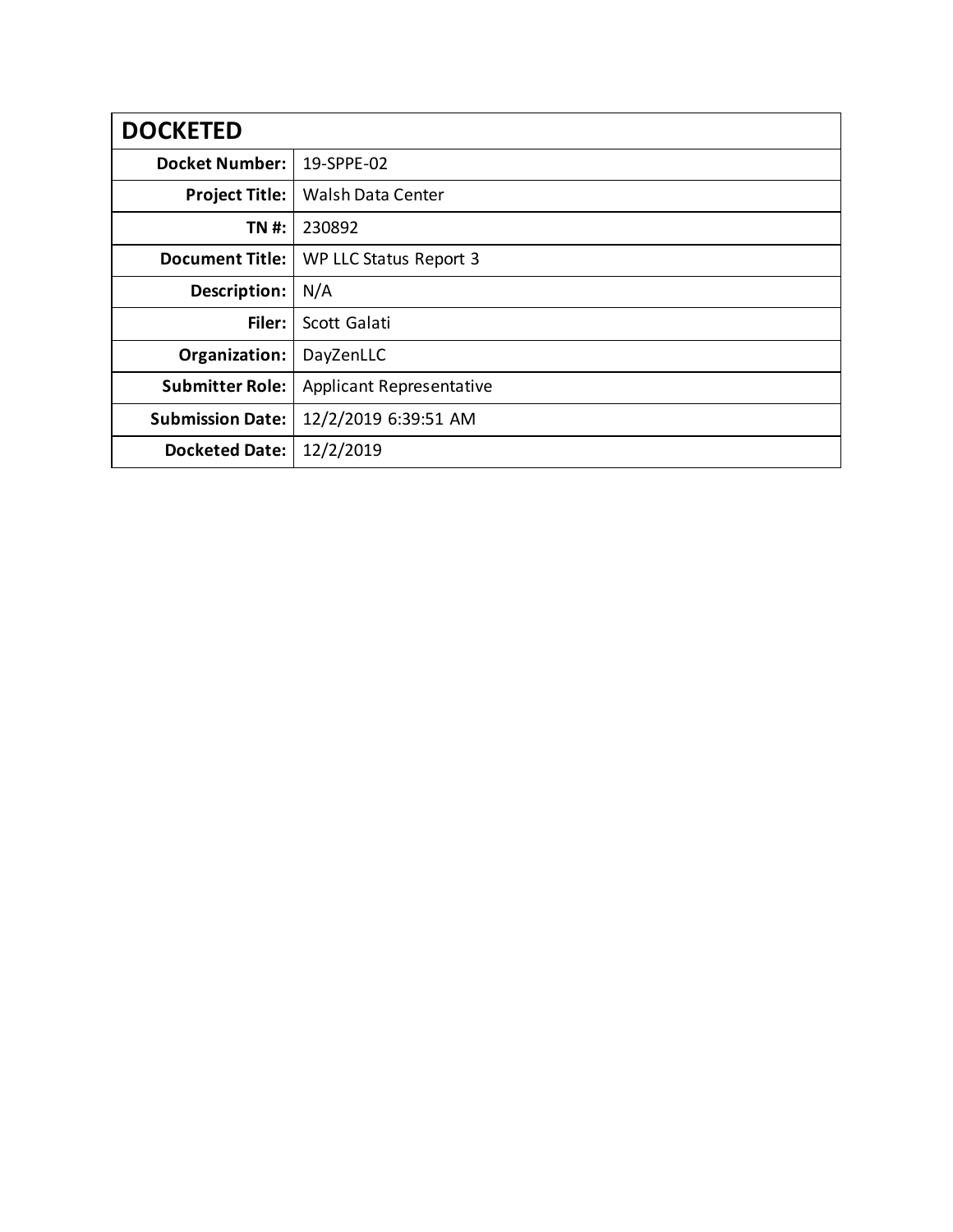Scott A. Galati **DAYZEN LLC** 1720 Park Place Drive Carmichael, CA 95608 (916) 441-6574

## STATE OF CALIFORNIA

## Energy Resources Conservation and Development Commission

| In the Matter of:                                                                                 | DOCKET NO: 19-SPPE-2                                                |
|---------------------------------------------------------------------------------------------------|---------------------------------------------------------------------|
| Application For Small Power Plant<br>Exemption for the WALSH BACKUP<br><b>GENERATING FACILITY</b> | <b>651 WALSH PARTNERS, LLC'S</b><br>SUPPLEMENTAL STATÚS REPORT<br>3 |

651 Walsh Partners, LLC (WP, LLC) previously filed Supplemental Status Report 2 on October 31, 2019 to update the Committee on the progress of the proceeding and to assist the Committee in developing a schedule. In that response WP, LLC, informed the Committee that some of the information requested by Staff required additional longer term studies. WP, LLC docketed the outstanding studies on November 15, 2019. They included a report on historical resources requested by Data Request 17 (TN 230740) and a Cumulative Air Quality Analysis in response to Data Request 8 (TN 230764) and consistent with the method used by Staff in its Initial Study/Mitigated Negative Declaration prepared for the Laurelwood Data Center Project.

Since the filing of the last Status Report, Staff raised another issue based on its conversation with a planner for the San Jose Airport. This has resulted in WP, LLC retaining a specialized airport planning consultant to review additional protected surfaces for the San Jose Airport. This report will be completed by December 9, 2019 and docketed immediately thereafter.